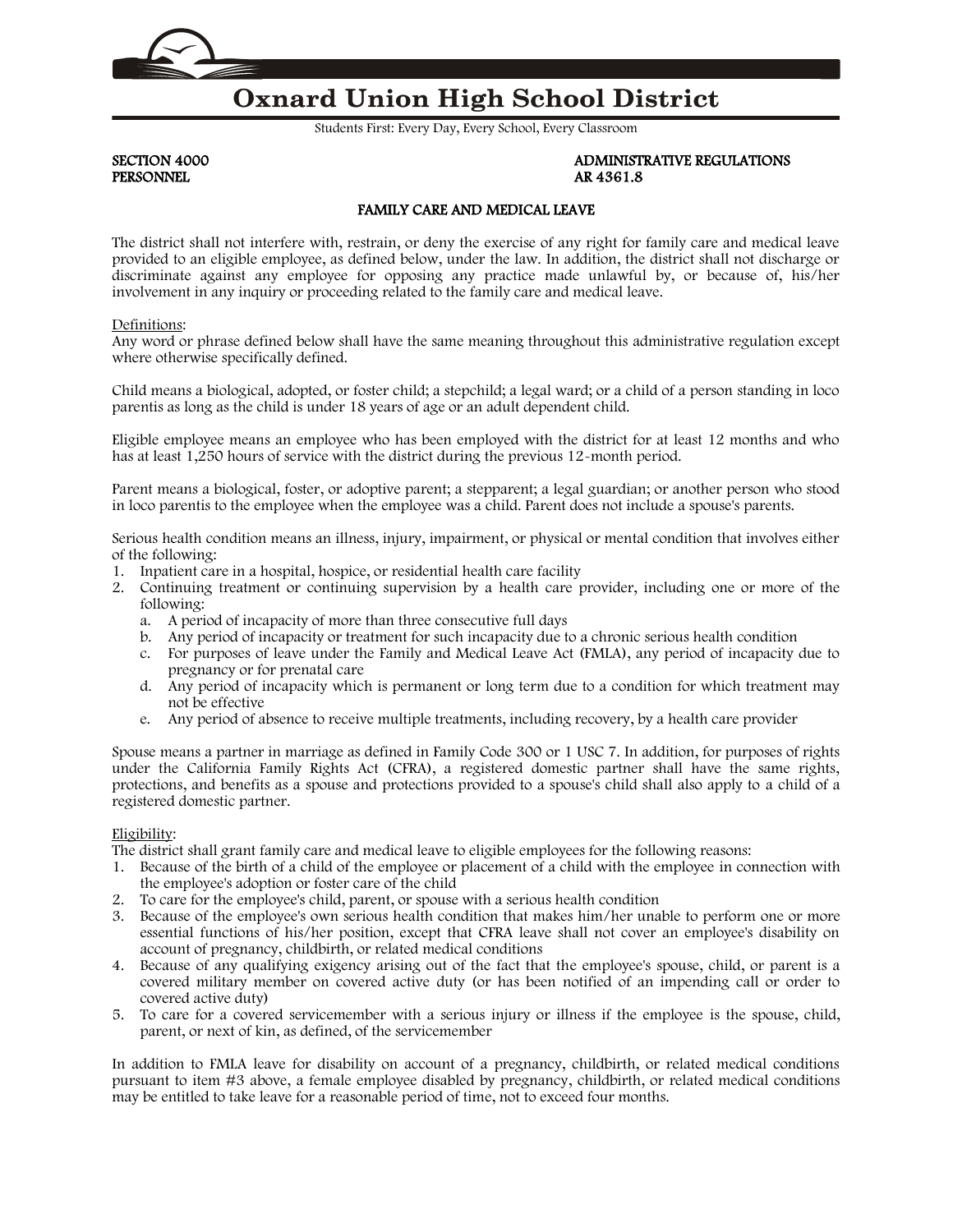#### Terms of Leave:

An eligible employee shall be entitled to a total of 12 work weeks of family care and medical leave during any 12 month period, except in the case of leave to care for a covered servicemember as provided under "Military Caregiver Leave" below.

This 12-month period shall coincide with the fiscal year.

Leave taken pursuant to the CFRA shall run concurrently with leave taken pursuant to the FMLA, except in the following circumstances:

- 1. Leave taken to care for a registered domestic partner or a child of a domestic partner. Such leave shall count as leave under the CFRA only.
- 2. Leave taken for disability on account of pregnancy, childbirth, or related medical conditions. FMLA leave taken for these purposes shall run concurrently with the California pregnancy disability leave granted pursuant to Government Code [12945.](http://www.gamutonline.net/displayPolicy/146412/4) CFRA leave related to the birth of a child shall not commence until the expiration of the pregnancy disability leave.

Leave taken for the birth or placement of a child must be concluded within the 12-month period beginning on the date of the birth or placement of the child. Such leave does not need to be taken in one continuous period of time. The basic minimum duration of the leave for birth or placement of a child shall be two weeks. However, the district shall grant a request for leave of less than two weeks' duration on any two occasions.

If both parents of a child work for the district, their family care and medical leave related to the birth or placement of the child shall be limited to a combined total of 12 weeks. This restriction shall apply whether or not the parents are married, not married, or registered domestic partners.

#### Use/Substitution of Paid Leave:

During the period of family care and medical leave or pregnancy disability leave, the employee may elect to use his/her accrued vacation leave, other accrued time off, or any other paid or unpaid time off negotiated with the district. If the leave is because of the employee's own serious health condition, the employee may use accrued sick leave pursuant to the collective bargaining agreement and/or Board policy.

#### Intermittent Leave/Reduced Leave Schedule:

Leave related to the serious health condition of the employee or his/her child, parent, or spouse may be taken intermittently or on a reduced leave schedule when medically necessary, as determined by the health care provider of the person with the serious health condition. However, the district may limit leave increments to the shortest period of time that the district's payroll system uses to account for absences or use of leave.

If an employee needs intermittent leave or leave on a reduced work schedule that is foreseeable based on planned medical treatment for the employee or a family member, the district may require the employee to transfer temporarily to an available alternative position. This alternative position must have equivalent pay and benefits, the employee must be qualified for the position, and the position must better accommodate recurring periods of leave than the employee's regular job. Transfer to an alternative position may include altering an existing job to better accommodate the employee's need for intermittent leave or a reduced leave schedule.

#### Request for Leave:

An employee shall provide at least verbal notice sufficient to make the district aware that he/she needs family care and medical leave and the anticipated timing and duration of the leave. The employee need not expressly assert or mention FMLA/CFRA to satisfy this requirement; however, he/she must state the reason the leave is needed (e.g., birth of child, medical treatment). If more information is necessary to determine whether the employee is eligible for family care and medical leave, the Superintendent or designee shall inquire further and obtain the necessary details of the leave to be taken.

Based on the information provided by the employee, the Superintendent or designee shall designate the leave, paid or unpaid, as FMLA/CFRA qualifying leave and shall give notice of such designation to the employee.

When the need for the leave is foreseeable based on an expected birth, placement for adoption or foster care, or planned medical treatment for a serious health condition of the employee or a family member, the employee shall provide the district with at least 30 days advance notice before the leave. The employee shall consult with the district and make a reasonable effort to schedule, subject to the health care provider's approval, any planned medical treatment or supervision so as to minimize disruption to district operations.

When the 30 days notice is not practicable because of a lack of knowledge of approximately when leave will be required to begin, a change in circumstances, or a medical emergency, the employee shall provide the district with notice as soon as practicable.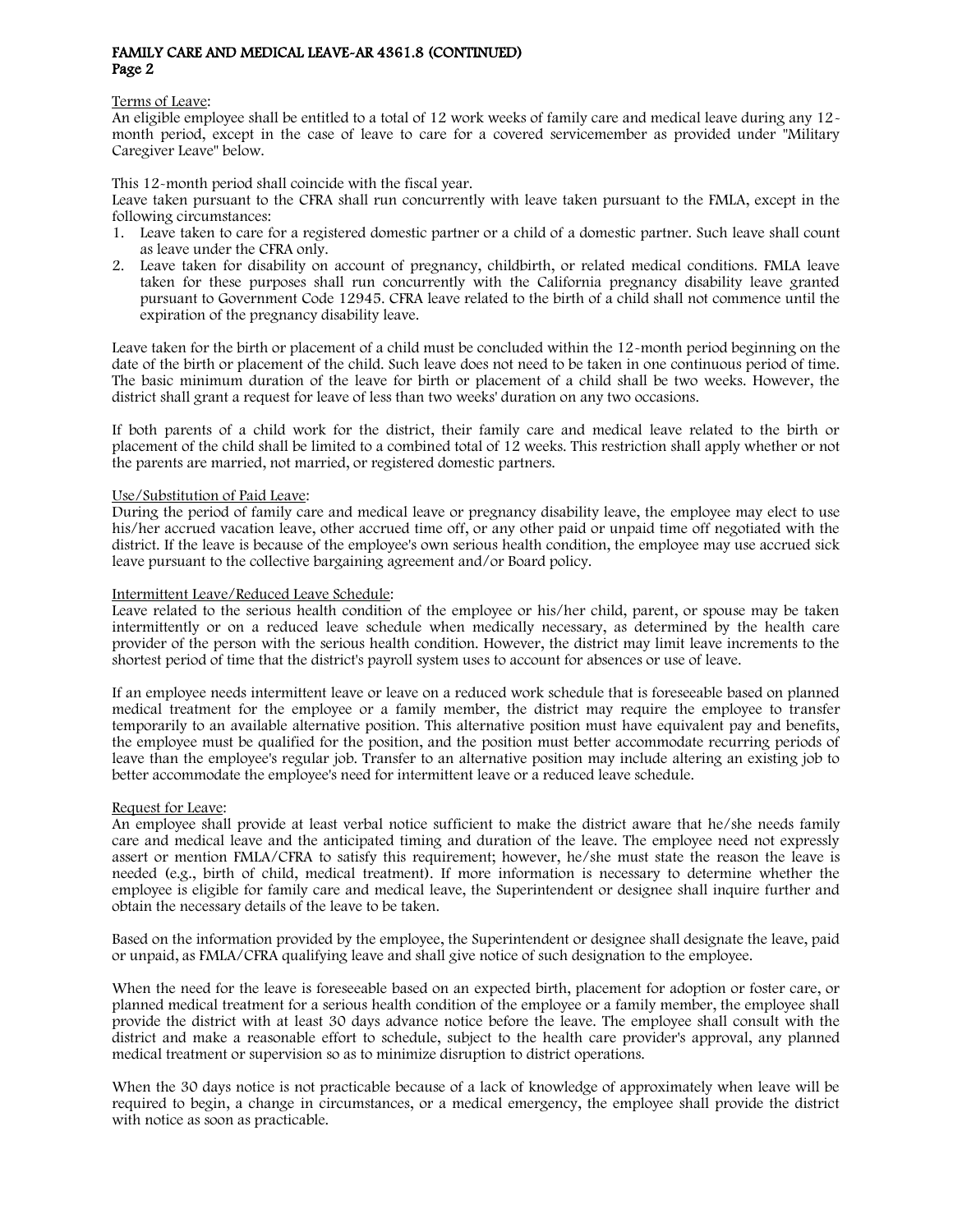#### Certification of Health Condition:

At the time of the employee's request for leave for his/her own or his/her child's, parent's, or spouse's serious health condition, or within five business days of the request, the Superintendent or designee shall request that the employee provide certification by a health care provider of the need for leave. Upon receiving the district's request, the employee shall provide the certification within 15 days, unless either the Superintendent or designee provides additional time or it is not practicable under the particular circumstances, despite the employee's diligent, good faith efforts.

The certification shall include the following:

- 1. The date on which the serious health condition began
- 2. The probable duration of the condition
- 3. If the employee is requesting leave to care for a child, parent, or spouse with a serious health condition, both of the following:
	- a. Statement that the serious health condition warrants the participation of a family member to provide care during a period of the treatment or supervision of the child, parent, or spouse
	- b. Estimated amount of time the health care provider believes the employee needs to care for the child, parent, or spouse
- 4. If the employee is requesting leave because of his/her own serious health condition, a statement that due to the serious health condition, he/she is unable to work at all or is unable to perform one or more essential functions of his/her job
- 5. If the employee is requesting leave for intermittent treatment or is requesting leave on a reduced leave schedule for planned medical treatment, a statement of the medical necessity for the leave, the dates on which treatment is expected to be given, the duration of such treatment, and the expected duration of the leave

The Superintendent or designee shall not request any genetic information, as defined in 42 USC [2000ff,](http://www.gamutonline.net/displayPolicy/605600/4) from any employee or his/her family member except as necessary to comply with a certification requirement for FMLA/CFRA leave purposes or with the prior written authorization of the employee. Any such genetic information received by the district shall be kept confidential in accordance with law.

When an employee has provided sufficient medical certification to enable the district to determine whether the employee's leave request is FMLA-eligible, the Superintendent or designee shall notify the employee within five business days whether the leave is FMLA-eligible. The Superintendent or designee may also retroactively designate leave as FMLA/CFRA as long as there is no individualized harm to the employee.

If the Superintendent or designee doubts the validity of a certification that accompanies a request for leave for the employee's own serious health condition, he/she may require the employee to obtain a second opinion from a district-approved health care provider, at district expense. If the second opinion is contrary to the first, the Superintendent or designee may require the employee to obtain a third medical opinion from a third health care provider approved by both the employee and the district, again at district expense. The opinion of the third health care provider shall be final and binding.

If additional leave is needed when the time estimated by the health care provider expires, the district may require the employee to provide recertification in the manner specified in items #1-5 above.

#### Fitness for Duty Upon Return to Work:

Upon expiration of leave taken for his/her own serious health condition, an employee shall present certification from his/her health care provider that he/she is able to resume work.

The certification from the employee's health care provider shall address the employee's ability to perform the essential functions of his/her job.

#### Rights to Reinstatement and Maintenance of Benefits:

Upon granting an employee's request for family care and medical leave, the Superintendent or designee shall guarantee to reinstate the employee in the same or a comparable position when the leave ends.

However, the district may refuse to reinstate an employee returning from leave to the same or a comparable position if all of the following apply:

- 1. The employee is a salaried "key employee" who is among the highest paid 10 percent of those district employees who are employed within 75 miles of the employee's worksite.
- 2. The refusal is necessary to prevent substantial and grievous economic injury to district operations.
- 3. The district informs the employee of its intent to refuse reinstatement at the time it determines that the refusal is necessary, and the employee fails to immediately return to service.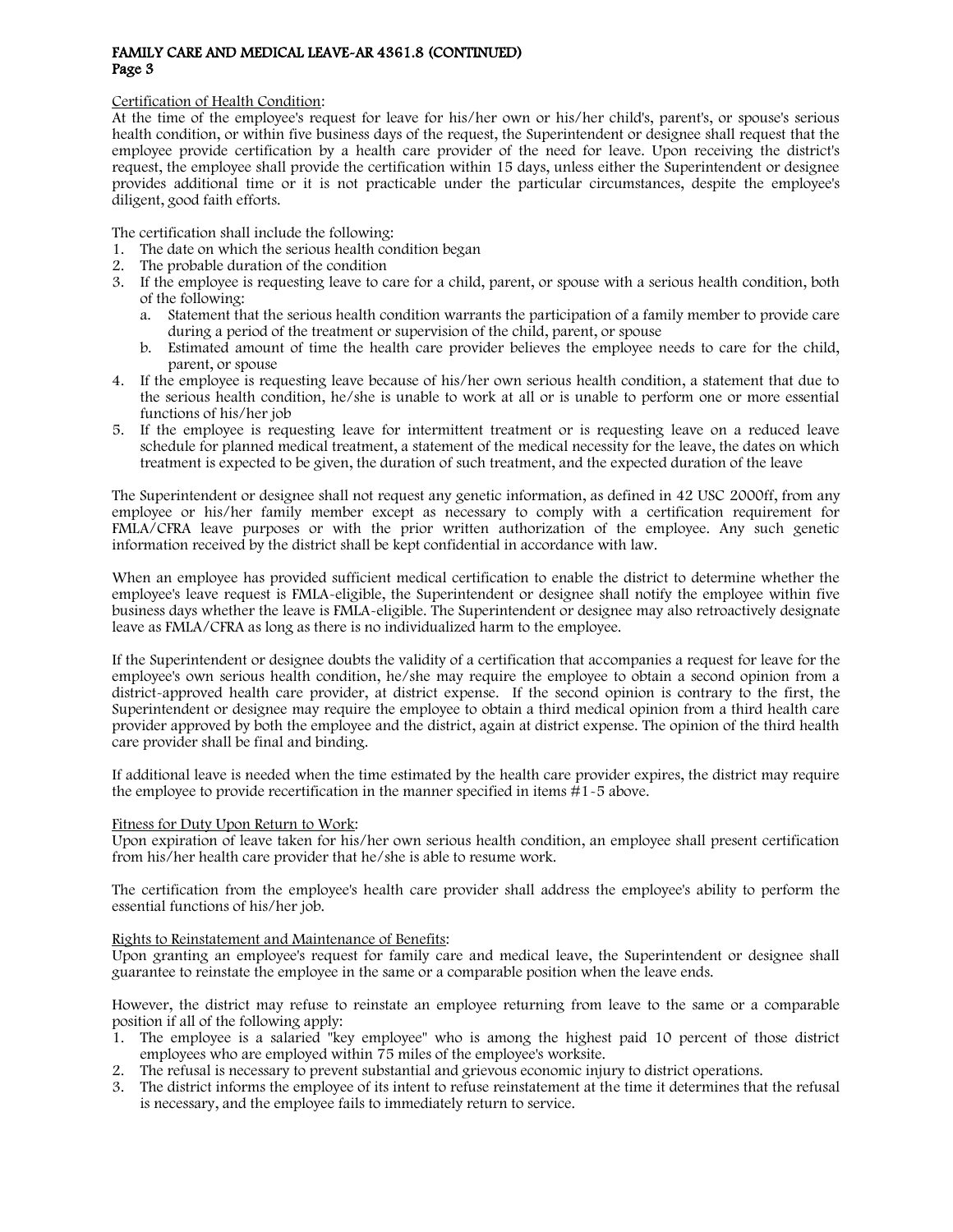During the period when an employee is on family care and medical leave, he/she shall maintain his/her status with the district and the leave shall not constitute a break in service for purposes of longevity, seniority under any collective bargaining agreement, or any employee benefit plan.

For a period of 12 work weeks, the district shall continue to provide an eligible employee on family care and medical leave the group health plan coverage that was in place before he/she took the leave. The employee shall reimburse the district for premiums paid during the family care and medical leave if he/she fails to return to district employment after the expiration of the leave and the failure is for any reason other than the continuation, recurrence, or onset of a serious health condition or other circumstances beyond his/her control.

In addition, during the period when an employee is on family care and medical leave, he/she shall be entitled to continue to participate in other employee benefit plans including life insurance, short-term or long-term disability insurance, accident insurance, pension and retirement plans, and supplemental unemployment benefit plans to the same extent and under the same conditions as apply to an unpaid leave taken for any other purpose. However, for purposes of pension and retirement plans, the district shall not be required to make plan payments for an employee during the leave period and the leave period shall not be counted for purposes of time accrued under the plan.

# Military Family Leave Resulting from Qualifying Exigencies:

An eligible employee may take up to 12 work weeks of unpaid leave during the 12-month period established by the district while a covered military member is on covered active duty or call to covered active duty status for one or more qualifying exigencies.

Covered military member means an employee's spouse, son, daughter, or parent on covered active duty or call to covered active duty status.

Covered active duty means duty during the deployment of a member of the regular Armed Forces to a foreign country or duty during the deployment of a member of the National Guard or Reserves to a foreign country under a call or order to active duty.

Qualifying exigencies include time needed to:

- 1. Address issues arising from short notice deployment (up to seven calendar days from the date of receipt of call or order of short notice deployment)
- 2. Attend military events and related activities, such as any official ceremony or family assistance program related to the active duty or call to active duty status
- 3. Arrange childcare or attend school activities arising from the active duty or call to active duty, such as arranging for alternative childcare, enrolling or transferring a child to a new school, or attending meetings
- 4. Make or update financial and legal arrangements to address a covered military member's absence
- 5. Attend counseling provided by someone other than a health care provider
- 6. Spend time (up to five days of leave per instance) with a covered military member who is on short-term temporary rest and recuperation leave during deployment
- 7. Attend to certain post-deployment activities, such as arrival ceremonies or reintegration briefings
- 8. Address any other event that the employee and district agree is a qualifying exigency

The employee shall provide the Superintendent or designee with notice of the need for the qualifying exigency leave as soon as practicable, regardless of how far in advance such leave is foreseeable.

An employee who is requesting such leave for the first time shall provide the Superintendent or designee with a copy of the covered military member's active duty orders, or other documentation issued by the military, and the dates of the service. In addition, the employee shall provide the Superintendent or designee with certification of the qualifying exigency necessitating the leave. The certification shall contain the information specified in 29 CFR [825.309.](http://www.gamutonline.net/displayPolicy/120647/4) 

The employee's qualifying exigency leave may be taken on an intermittent or reduced leave schedule basis.

During the period of qualified exigency leave, the district's rule regarding an employee's use of his/her accrued vacation leave and any other accrued paid or unpaid time off, as specified in "Use/Substitution of Paid Leave" above, shall apply.

#### Military Caregiver Leave:

The district shall grant up to a total of 26 work weeks of leave during a single 12-month period, measured forward from the first date of leave taken, to an eligible employee to care for a covered servicemember with a serious illness or injury. In order to be eligible for such military caregiver leave, an employee must be the spouse, son, daughter, parent, or next of kin of the covered servicemember. This 26-week period is not in addition to, but rather is inclusive of, the 12 work weeks of leave that may be taken for other FMLA qualifying reasons.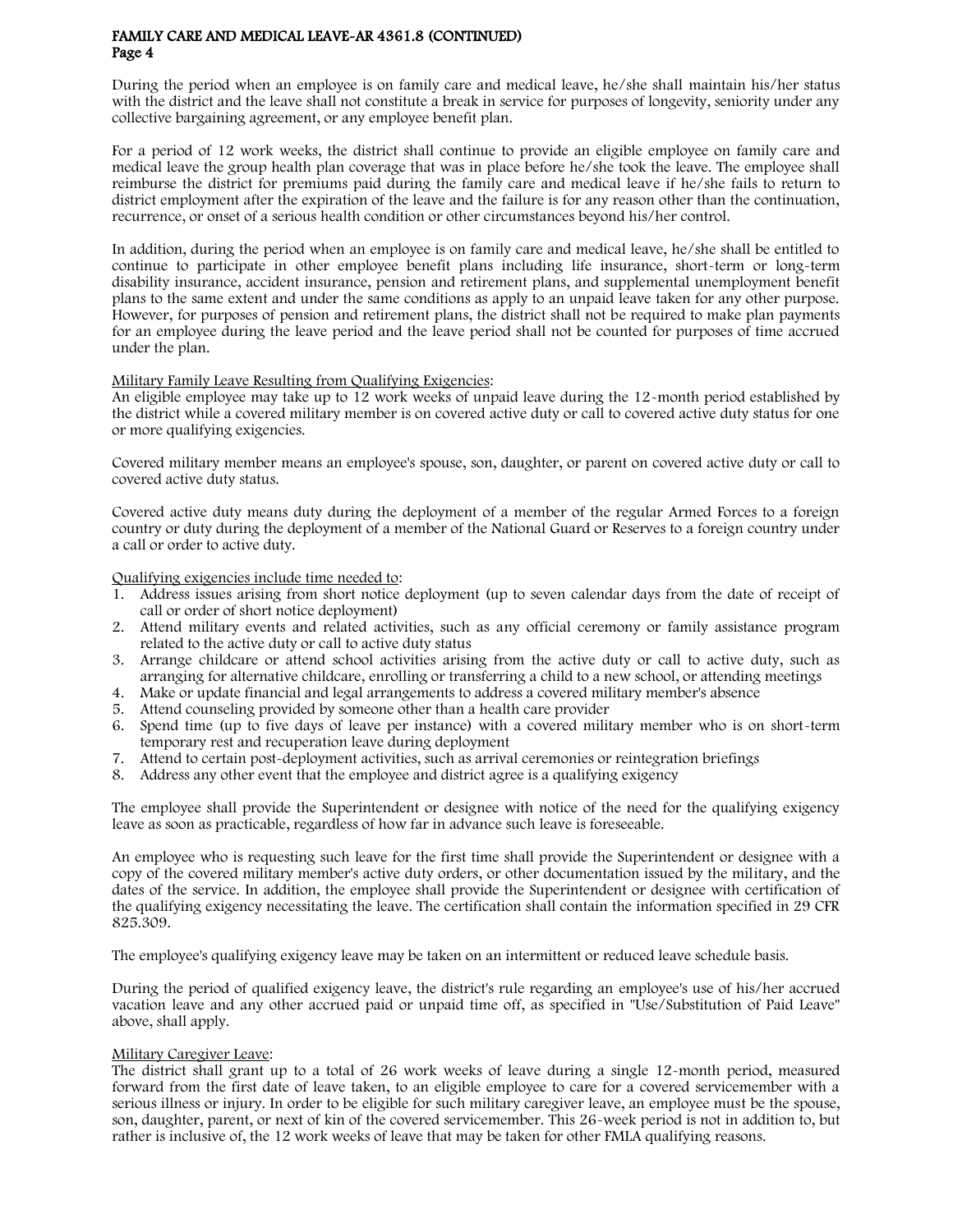Covered servicemember may be either:

- 1. A member of the Armed Forces, including a member of the National Guard or Reserves, who is undergoing medical treatment, recuperation, or therapy; is otherwise in outpatient status; or is otherwise on the temporary disability retired list for a serious injury or illness
- 2. A veteran who, within the five years preceding his/her undergoing of medical treatment, recuperation, or therapy for a serious injury or illness, was a member of the Armed Forces, including the National Guard or Reserves

Son or daughter of a covered servicemember means the biological, adopted, or foster child, stepchild, legal ward, or a child of any age for whom the covered servicemember stood in loco parentis.

Parent of a covered servicemember means the covered servicemember's biological, adopted, step or foster parent, or any other individual who stood in loco parentis to the covered servicemember (except "parents in law").

Next of kin means the nearest blood relative to the covered servicemember, or as designated in writing by the covered servicemember.

Outpatient status means the status of a member of the Armed Forces assigned to a military medical treatment facility as an outpatient or a unit established for the purpose of providing command and control of members of the Armed Forces receiving medical care as outpatients.

Serious injury or illness means:

- 1. For a member of the Armed Forces, an injury or illness incurred or aggravated by the member's service in the line of duty while on active duty in the Armed Forces that may render the member medically unfit to perform the duties of the member's office, grade, rank, or rating
- 2. For a veteran, an injury or illness incurred or aggravated by the member's service in the line of duty on active duty in the Armed Forces, including the National Guard or Reserves, that manifested itself before or after the member became a veteran

The employee shall provide reasonable and practicable notice of the need for the leave in accordance with the procedures in the section entitled "Request for Leave" above.

An employee requesting leave to care for a covered servicemember with a serious injury or illness shall provide the Superintendent or designee with certification from an authorized health care provider of the servicemember that contains the information specified in 29 CFR [825.310.](http://www.gamutonline.net/displayPolicy/120648/4)

The leave may be taken intermittently or on a reduced schedule when medically necessary. An employee taking military caregiver leave in combination with other leaves pursuant to this administrative regulation shall be entitled to a combined total of 26 work weeks of leave during a single 12-month period. When both spouses work for the district and both wish to take such leave, the spouses are limited to a maximum combined total of 26 work weeks during a single 12-month period. (29 USC [2612\)](http://www.gamutonline.net/displayPolicy/190947/4)

During the period of military caregiver leave, the district's rule regarding an employee's use of his/her accrued vacation leave and other accrued paid or unpaid time off, as specified in "Use/Substitution of Paid Leave" above, shall apply.

#### Notifications:

The Superintendent or designee shall provide the following notifications about state and federal law related to FMLA/CFRA:

1. General Notice: Information explaining the provisions of the FMLA/CFRA and employee rights and obligations shall be posted in a conspicuous place on district premises, or electronically, and shall be included in employee handbooks.

The general notice shall also explain an employee's obligation to provide the Superintendent or designee with at least 30 days notice of the need for the leave, when the need for the leave is reasonably foreseeable.

- 2. Eligibility Notice: When an employee requests leave or when the Superintendent or designee acquires knowledge that an employee's leave may be for an FMLA/CFRA qualifying reason, the Superintendent or designee shall, within five business days, provide notification to the employee of his/her eligibility to take such leave.
- 3. Rights and Responsibilities Notice: Each time the eligibility notice is provided to an employee, the Superintendent or designee shall provide written notification explaining the specific expectations and obligations of the employee, including any consequences for a failure to meet those obligations. Such notice shall include, as appropriate: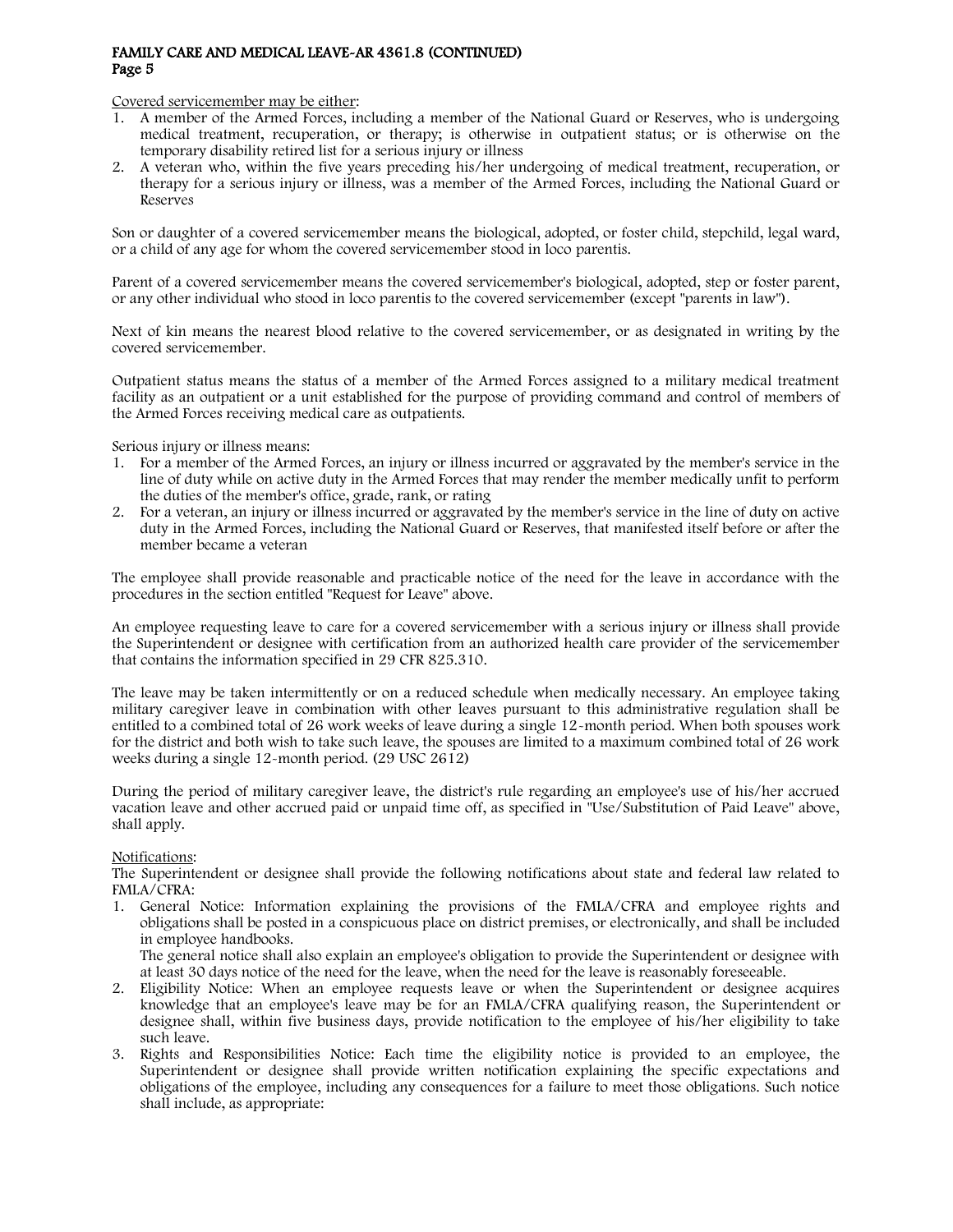- a. A statement that the leave may be designated and counted against the employee's annual FMLA/CFRA leave entitlement and the appropriate 12-month entitlement period, if qualifying
- b. Any requirements for the employee to furnish medical certification of a serious health condition, serious injury or illness, or qualifying exigency arising out of active duty or call to active duty status and the consequences of failing to provide the certification
- c. The employee's right to substitute paid leave, whether the district will require substitution of paid leave, conditions related to any substitution, and the employee's entitlement to take unpaid leave if the employee does not meet the conditions for paid leave
- d. Any requirements for the employee to make any premium payments to maintain health benefits, the arrangement for making such payments, and the possible consequences of failure to make payments on a timely basis
- e. If applicable, the employee's status as a "key employee," potential consequence that restoration may be denied following the FMLA leave, and explanation of the conditions required for such denial
- f. The employee's right to maintenance of benefits during the leave and restoration to the same or an equivalent job upon return from leave
- g. The employee's potential liability for health insurance premiums paid by the district during the employee's unpaid FMLA leave should the employee not return to service after the leave

Any time the information provided in the above notice changes, the Superintendent or designee shall, within five business days of his/her receipt of an employee's first notice of need for leave, provide the employee with a written notice referencing the prior notice and describing any changes to the notice.

4. Designation Notice: When the Superintendent or designee has information (e.g., sufficient medical certification) to determine whether the leave qualifies as FMLA/CFRA leave, he/she shall, within five business days, provide written notification designating the leave as FMLA/CFRA qualifying or, if the leave will not be so designated, the reason for that determination.

If the amount of leave needed is known, the notice shall include the number of hours, days, or weeks that will be counted against the employee's FMLA/CFRA entitlement. If it is not possible to provide that number at the time of the designation notice, notification shall be provided of the amount of leave counted against the employee's entitlement upon request by the employee and at least once in every 30-day period if leave was taken in that period.

If the district requires paid leave to be substituted for unpaid family care and medical leave, the notice shall so specify. If the district requires an employee to present a fitness-for-duty certification that addresses the employee's ability to perform the essential functions of the job, the notice shall also specify that requirement.

Any time the information provided in the designation notice changes, the Superintendent or designee shall, within five business days, provide the employee with written notice referencing the prior notice and describing any changes to the notice.

#### Records:

The Superintendent or designee shall maintain records pertaining to an individual employee's use of family care and medical leave in accordance with law.

#### Legal Reference:

EDUCATION CODE [44965](http://www.gamutonline.net/displayPolicy/131073/4) Granting of leaves of absence for pregnancy and childbirth FAMILY CODE [297](http://www.gamutonline.net/displayPolicy/327555/4)[-297.5](http://www.gamutonline.net/displayPolicy/327556/4) Rights, protections and benefits under law; registered domestic partners [300](http://www.gamutonline.net/displayPolicy/622236/4) Validity of marriage GOVERNMENT CODE [12940](http://www.gamutonline.net/displayPolicy/146260/4) Unlawful employment practices [12945](http://www.gamutonline.net/displayPolicy/146412/4) Pregnancy; childbirth or related medical condition; unlawful practice [12945.1](http://www.gamutonline.net/displayPolicy/211120/4)[-12945.2](http://www.gamutonline.net/displayPolicy/144662/4) California Family Rights Act CODE OF REGULATIONS, TITLE 2 [7291.2](http://www.gamutonline.net/displayPolicy/367983/4)[-7291.16](http://www.gamutonline.net/displayPolicy/367969/4) Sex discrimination: pregnancy and related medical conditions [7297.0](http://www.gamutonline.net/displayPolicy/367968/4)[-7297.11](http://www.gamutonline.net/displayPolicy/367957/4) Family care leave UNITED STATES CODE, TITLE 1 7 Definition of marriage, spouse UNITED STATES CODE, TITLE 29 [2601](http://www.gamutonline.net/displayPolicy/190945/4)[-2654](http://www.gamutonline.net/displayPolicy/190964/4) Family and Medical Leave Act of 1993, as amended UNITED STATES CODE, TITLE 42 [2000ff-](http://www.gamutonline.net/displayPolicy/605600/4)1-2000ff-11 Genetic Information Nondiscrimination Act of 2008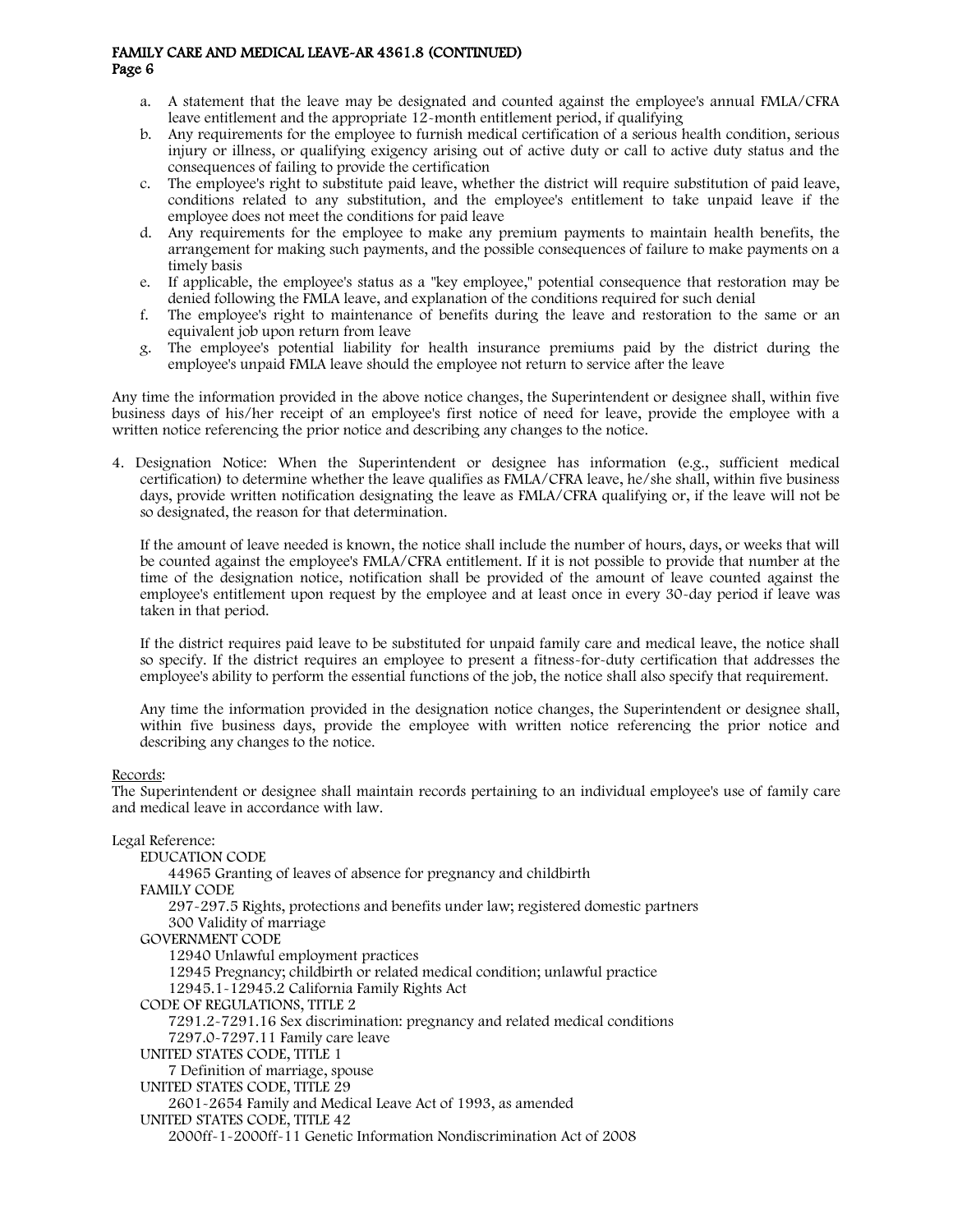CODE OF FEDERAL REGULATIONS, TITLE 29

[825.100](http://www.gamutonline.net/displayPolicy/558805/4)[-825.800](http://www.gamutonline.net/displayPolicy/120665/4) Family and Medical Leave Act of 1993 COURT DECISIONS

Faust v. California Portland Cement Company, (2007) 150 Cal.App.4th 864

Tellis v. Alaska Airlines, (9th Cir., 2005) 414 F.3d 1045

Management Resources:

FEDERAL REGISTER

Final Rule and Supplementary Information, November 17, 2008. Vol. 73, No. 222, pages 67934-68133 U.S. DEPARTMENT OF LABOR PUBLICATIONS

Military Family Leave Provisions of the FMLA Frequently Asked Questions and Answers WEB SITES

California Department of Fair Employment and Housing[: http://www.dfeh.ca.gov](http://www.dfeh.ca.gov/) U.S. Department of Labor, FMLA[: http://www.dol.gov/whd/fmla](http://www.dol.gov/whd/fmla)

Board Adopted: 09/12/12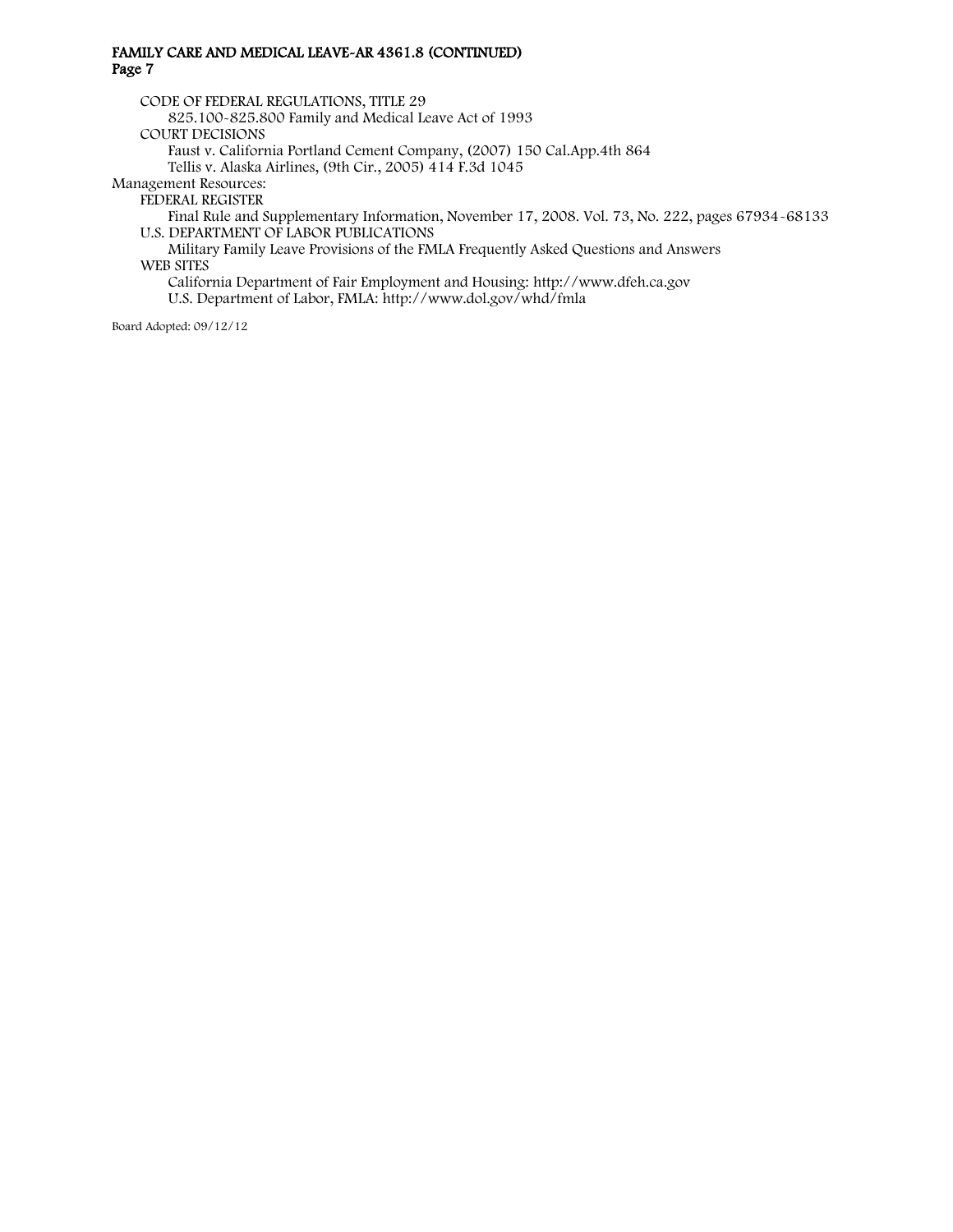

# **Oxnard Union High School District**

Students First: Every Day, Every School, Every Classroom

SECTION 4000 EXHIBIT PERSONNEL **Example 2008** 2 and 2008 2 and 2008 2 and 2008 2 and 2008 2 and 2008 2 and 2008 2 and 2008 2 and 2008 2 and 2008 2 and 2008 2 and 2008 2 and 2008 2 and 2008 2 and 2008 2 and 2008 2 and 2008 2 and 2008 2 and 2008

# FAMILY CARE AND MEDICAL LEAVE

# YOUR RIGHTS UNDER THE FAMILY AND MEDICAL LEAVE ACT OF 1993

FMLA requires covered employers to provide up to 12 weeks of unpaid, job-protected leave to "eligible" employees for certain family and medical reasons. Employees are eligible if they have worked for a covered employer for at least one year, and for 1,250 hours over the previous 12 months, and if there are at least 50 employees within 75 miles.

# REASONS FOR TAKING LEAVE

Unpaid leave must be granted for any of the following reasons:

- to care for the employee's child after birth, or placement for adoption or foster care;
- to care for the employee's spouse, son or daughter, or parent, who has a serious health condition; or
- for a serious health condition that makes the employee unable to perform the employee's job.

At the employee's or employer's option, certain kinds of paid leave may be substituted for unpaid leave.

# ADVANCE NOTICE AND MEDICAL CERTIFICATION

The employee may be required to provide advance leave notice and medical certification. Taking of leave may be denied if requirements are not met.

- The employee ordinarily must provide 30 days' advance notice when the leave is "foreseeable."
- An employer may require medical certification to support a request for leave because of a serious health condition, and may require second or third opinions (at the employer's expense) and a fitness for duty report to return to work.
- For the duration of FMLA leave, the employer must maintain the employee's health coverage under any "group health plan."
- Upon return from FMLA leave, most employees must be restored to their original or equivalent positions with equivalent pay, benefits and other employment terms.
- The use of FMLA leave cannot result in the loss of any employment benefit that accrued prior to the start of an employee's leave.

# UNLAWFUL ACTS BY EMPLOYERS

FMLA makes it unlawful for any employer to:

- interfere with, restrain, or deny the exercise of any right provided under FMLA;
- discharge or discriminate against any person for opposing any practice made unlawful by FMLA or for involvement in any proceeding under or relating to FMLA.

#### ENFORCEMENT

- The U.S. Department of Labor is authorized to investigate and resolve complaints of violations.
- An eligible employee may bring a civil action against an employer for violations.

FMLA does not affect any federal or state law prohibiting discrimination, or supersede any state or local law or collective bargaining agreement which provides greater family or medical leave rights.

#### FOR ADDITIONAL INFORMATION

Contact the nearest office of the Wage and Hour Division, listed in most telephone directories under U.S. Government, Department of Labor.

(2/94) 2/96

# FAMILY CARE AND MEDICAL LEAVE (CFRA LEAVE) AND PREGNANCY DISABILITY LEAVE

Under the California Family Rights Act of 1993 (CFRA), if you have more than 12 months of service with us and have worked at least 1,250 hours in the 12-month period before the date you want to begin your leave, you may have a right to an unpaid family care or medical leave (CFRA leave). This leave may be up to 12 work weeks in a 12- month period for the birth, adoption or foster care placement of your child or for your own serious health condition or that of your child, parent or spouse.